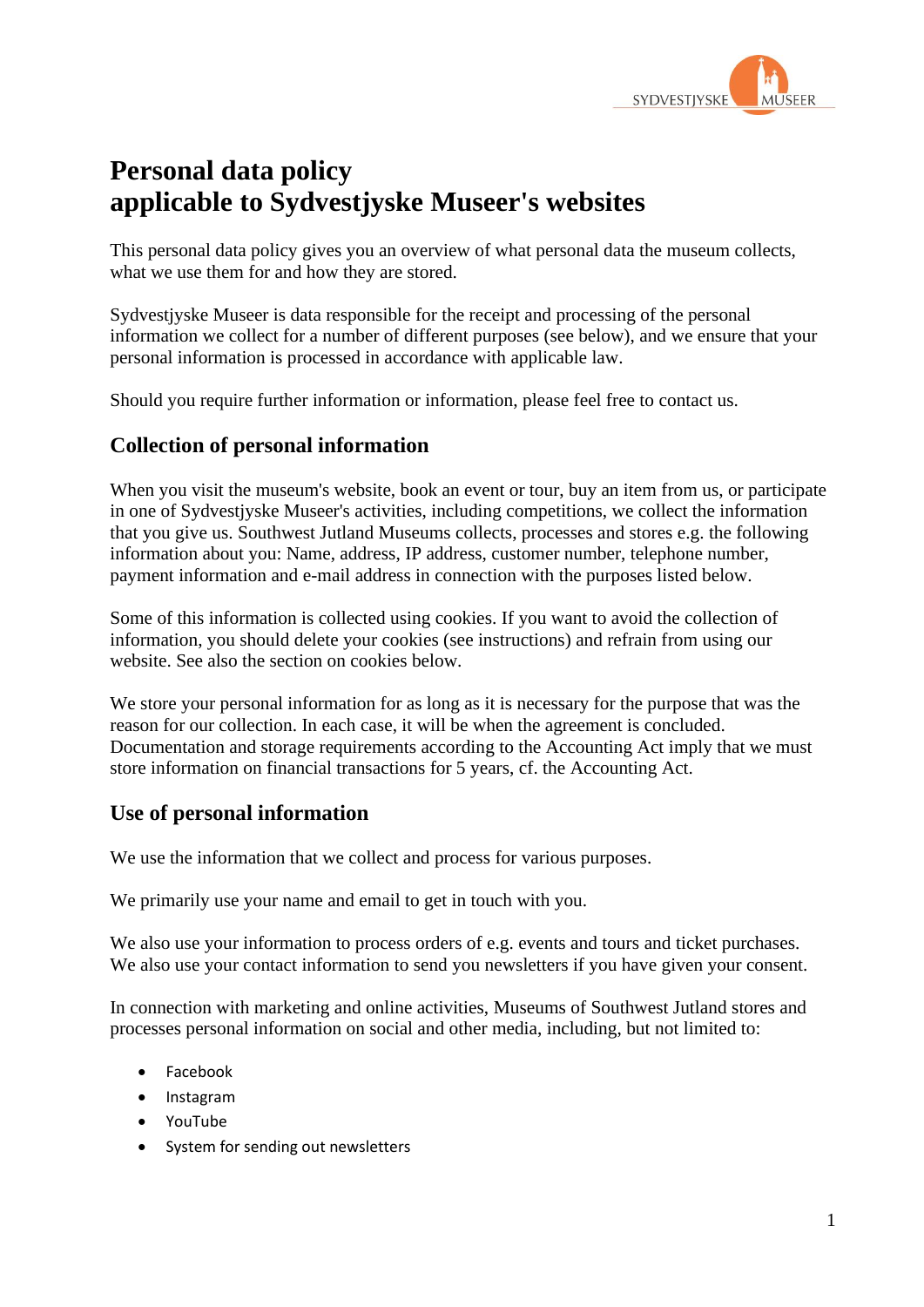

• Webshop

The legal basis for processing this information is in accordance with the Ministry of Justice's Data Protection Ordinance art. 6.

In addition, we collect your personal information for use in internal market research, marketing, and statistics.

Information is not shared with third parties. However, in some cases, personal information may be left to external partners when we ask these partners to process the information on our behalf. These companies are "data processors" and only process data according to our instructions. The data processors may not use the information for anything other than what they have agreed with us, and they are subject to a duty of confidentiality. We therefore enter into written agreements with all data processors who process personal data on our behalf.

For activities, e.g. competitions, an agreement may have been entered into on the transfer of personal data to a business partner. In these cases, the business partner is data responsible for the transmitted data. Information about this will be clear from the conditions that must be accepted for participation in the activity.

In addition, we do not pass on your information to third parties unless we are required to do so by law or government order, or we have agreed it with you.

### **Security**

We have implemented appropriate technical and organizational security measures to ensure an adequate level of security. In doing so, we do our best to ensure the best possible integrity of your personal information.

### **Your rights**

You have the right to access the information we have registered about you.

In addition, you can object to the collection and further processing as well as the rectification of personal data.

If you want personal information about you deleted, we will do so unless we can maintain information on other grounds, e.g. accounting legislation.

You have the right to lodge a complaint with the Danish Data Protection Agency if you are dissatisfied with the way we process your personal data.

You will find the Danish Data Protection Agency's contact information at [www.datatilsynet.dk/english](http://www.datatilsynet.dk/english)

You can read more about your rights in the Danish Data Protection Agency's guide on the rights of data subjects, which you will find at www.datatilsynet.dk/english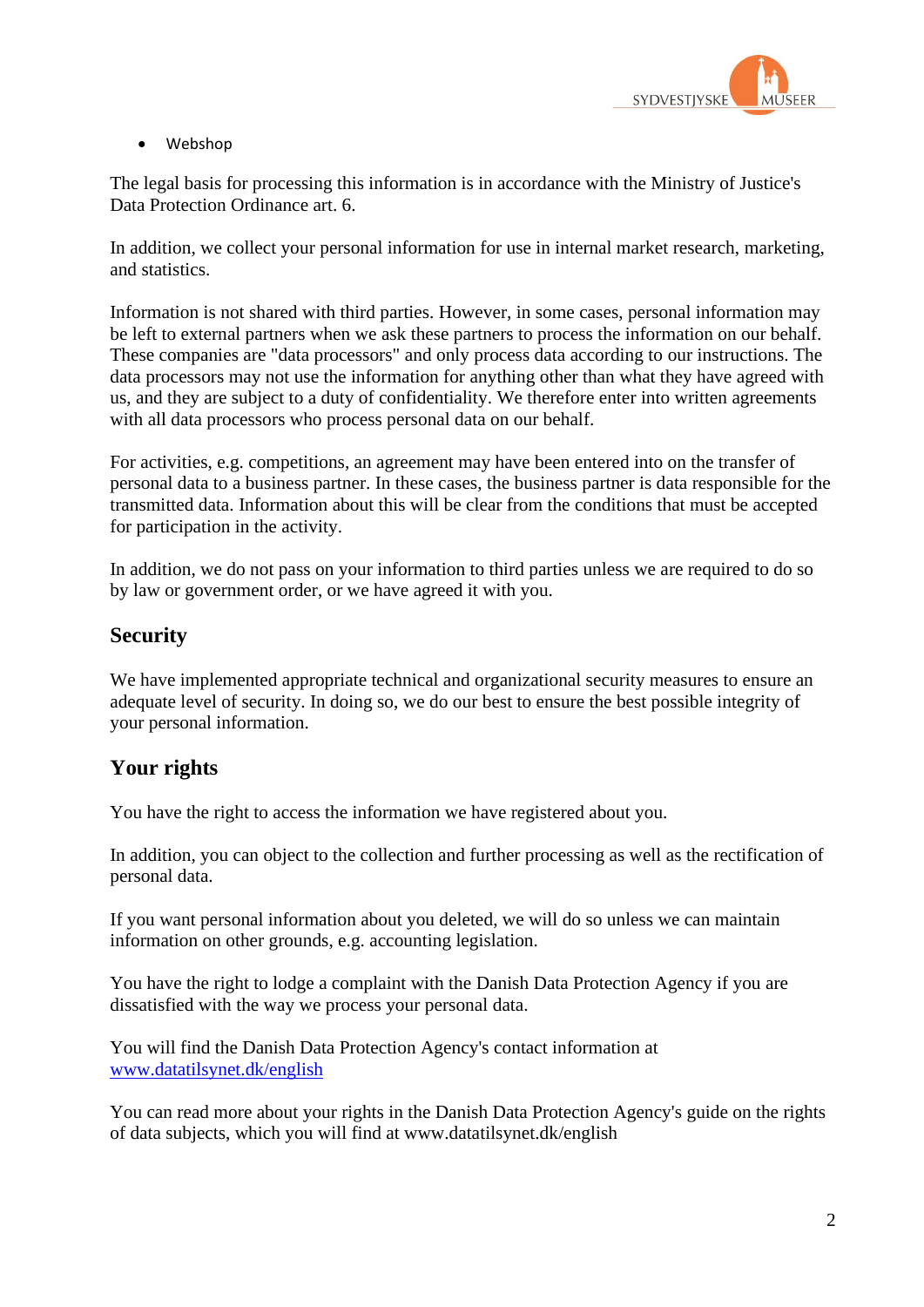

# **Contact**

If you want us to update, correct or delete personal information that we have registered about you, or should you have any questions, please feel free to contact us:

Museums of Southwest Jutland Tangevej 6B 6760 Ribe Phone: +45 76 16 39 39 Email: museum@sydvestjyskemuseer.dk

Changes to the Personal Data Policy

We reserve the right to change the policy e.g. by changes in legislation and new technical solutions.

# **Information about Sydvestjyske Museer's use of cookies**

#### **What is a cookie?**

A cookie is a text file that the website visited stores on the local device, e.g. computer, smartphone, etc.

In the text file, information can be stored about which pages have been visited, which links have been clicked on, which IP address the website is visited from, etc. In short, cookies allow many data about the visitor's behavior on the website to be stored.

The data stored in cookies is often used in connection with the next visit to the website. It can e.g. be for automatic completion of address information.

Some cookies are also used by other websites, which recognize one or more cookies from a website.

You can delete or block cookies.

If you delete or block cookies, ads may become less relevant to you and appear more frequently. You may also risk that our website does not work optimally and that there is content that you can not access.

### **Are cookies dangerous?**

Cookies are not dangerous as e.g. virus. A cookie cannot itself collect information from the device, e.g. the smartphone.